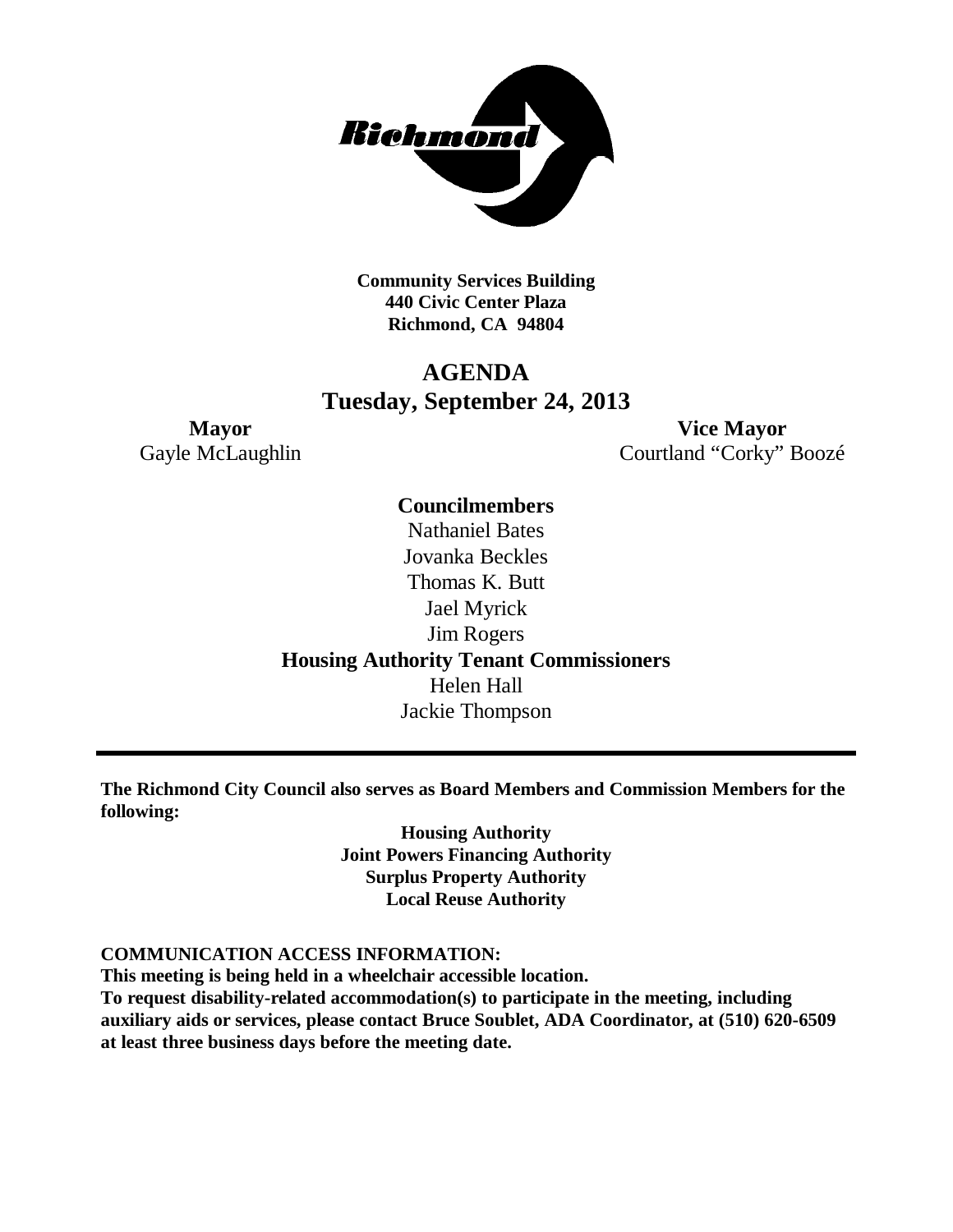# **MEETING PROCEDURES**

The City of Richmond encourages community participation at its City Council meetings and has established procedures that are intended to accommodate public input in a timely and time-sensitive way. As a courtesy to all members of the public who wish to participate in City Council meetings, please observe the following procedures:

**PUBLIC COMMENT ON AGENDA ITEMS:** Anyone who desires to address the City Council on items appearing on the agenda must complete and file a pink speaker's card with the City Clerk **prior** to the City Council's consideration of the item. Once the City Clerk has announced the item and discussion has commenced, no person shall be permitted to speak on the item other than those persons who have submitted their names to the City Clerk. Your name will be called when the item is announced for discussion. **Each speaker will be allowed TWO (2) MINUTES to address the City Council on NON-PUBLIC HEARING items listed on the agenda.**

**OPEN FORUM FOR PUBLIC COMMENT:** Individuals who would like to address the City Council on matters not listed on the agenda or on **Presentations, Proclamations and Commendations, Report from the City Attorney, or Reports of Officers** may do so under Open Forum. All speakers must complete and file a pink speaker's card with the City Clerk **prior** to the commencement of Open Forum. **The amount of time allotted to individual speakers shall be determined based on the number of persons requesting to speak during this item. The time allocation for each speaker will be as follows: 15 or fewer speakers, a maximum of 2 minutes; 16 to 24 speakers, a maximum of 1 and one-half minutes; and 25 or more speakers, a maximum of 1 minute.**

#### **SPEAKERS ARE REQUESTED TO OCCUPY THE RESERVED SEATS IN THE FRONT ROW BEHIND THE SPEAKER'S PODIUM AS THEIR NAME IS ANNOUNCED BY THE CITY CLERK.**

**CONSENT CALENDAR:** Consent Calendar items are considered routine and will be enacted, approved or adopted by one motion unless a request for removal for discussion or explanation is received from the audience or the City Council. A member of the audience requesting to remove an item from the Consent Calendar must complete and file a speaker's card with the City Clerk **prior to the City Council's consideration of Agenda Review.** An item removed from the Consent Calendar may be placed anywhere on the agenda following the City Council's agenda review.

Any law enforcement officer on duty or whose service is commanded by the presiding officer shall be Sergeant-at-Arms of the Council meetings. He/she, or they, shall carry out all orders and instructions given by the presiding officer for the purpose of maintaining order and decorum at the Council meetings (City Council Rules of Procedure and Order Section III F, RMC Section 2.12.030).

**\*\*\*\*\*\*\*\*\*\*\*\*\*\*\*\*\*\*\*\*\*\*\*\*\*\*\*\*\*\*\*\*\*\*\*\*\*\*\*\*\*\*\*\*\*\*\*\*\*\*\*\*\*\*\*\*\*\***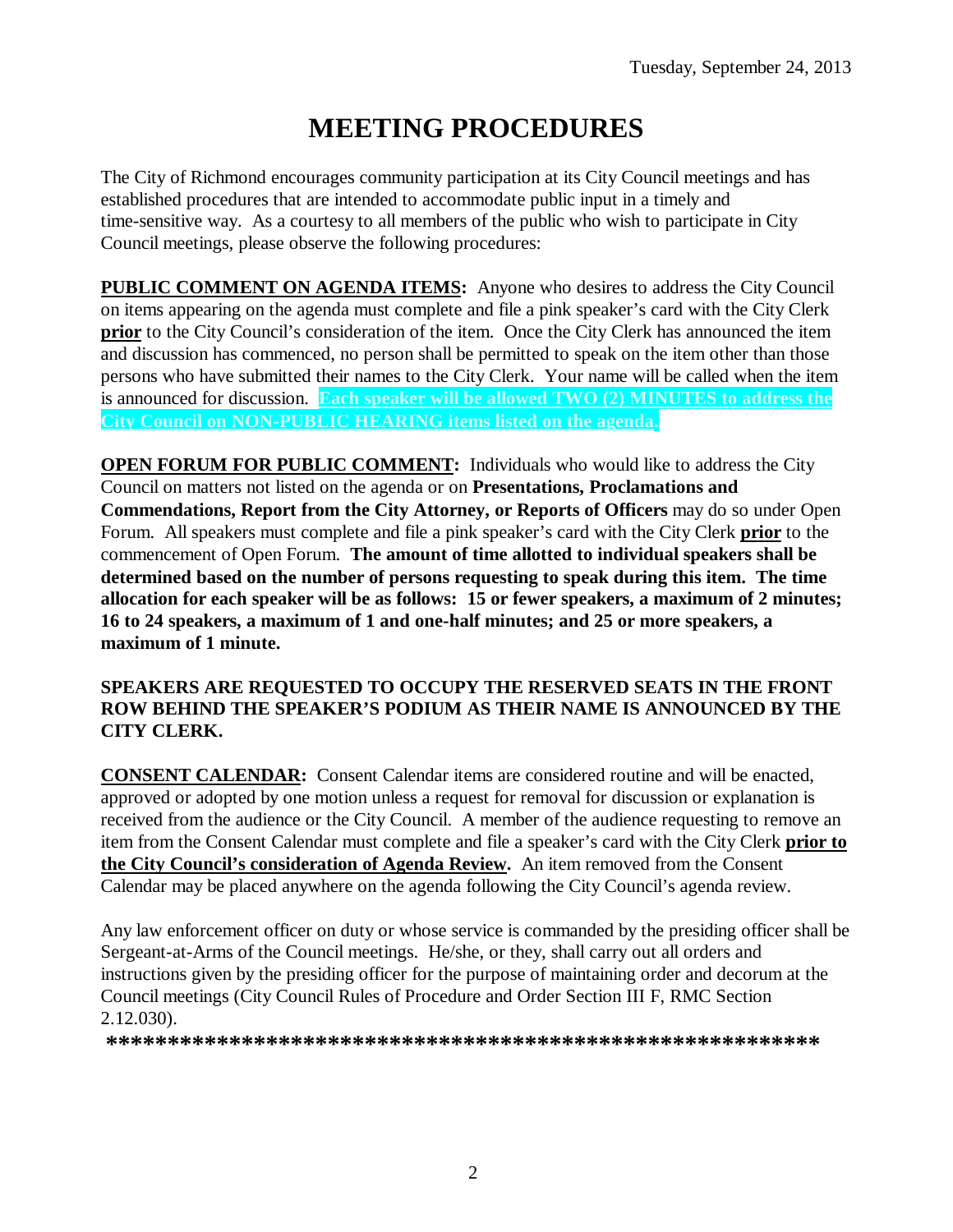## **EVENING OPEN SESSION**

5:00 p.m.

#### **A. ROLL CALL**

**B. PUBLIC COMMENT**

#### **C. ADJOURN TO CLOSED SESSION**

## **CLOSED SESSION**

Shimada Room of the Community Services Building

#### **A. CITY COUNCIL**

**A-1.** LIABILITY CLAIMS - (Government Code Section 54956.95):

Claimant: Martinie Martin Agency: City of Richmond

Claimant: Chris Hernandez Agency: City of Richmond

**A-2.** CONFERENCE WITH LEGAL COUNSEL - EXISTING LITIGATION (Subdivision [a] of Government Code Section 54956.9):

Angell vs. City of Richmond

**A-3.** CONFERENCE WITH LEGAL COUNSEL - ANTICIPATED LITIGATION (Significant exposure to litigation pursuant to Subdivision (b) of Government Code Section 54956.9):

One Case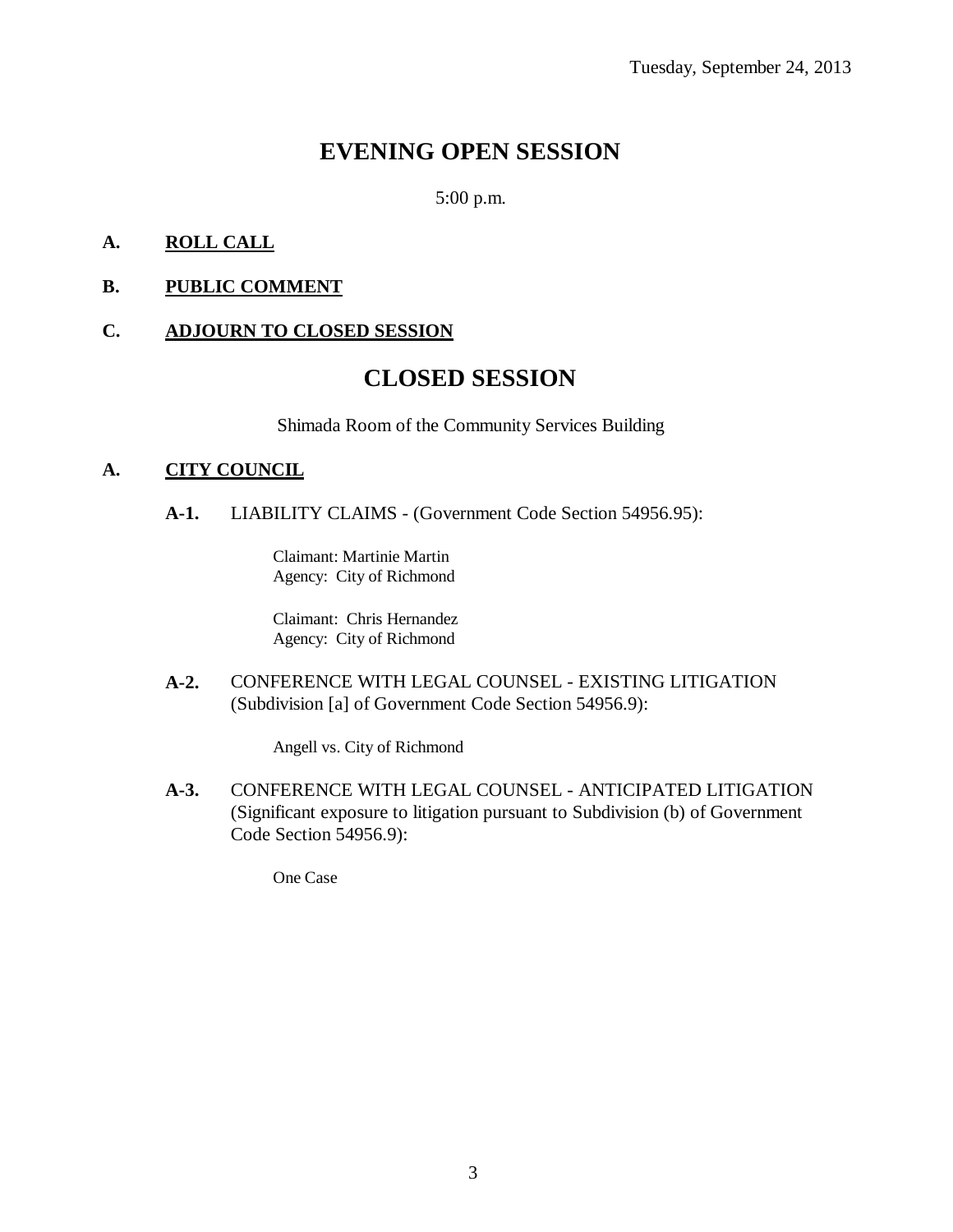## **SPECIAL MEETING OF THE SUCCESSOR AGENCY TO THE RICHMOND COMMUNITY REDEVELOPMENT AGENCY AND RICHMOND CITY COUNCIL**

6:30 p.m.

#### **A. PLEDGE TO THE FLAG**

**B. ROLL CALL**

#### **C. STATEMENT OF CONFLICT OF INTEREST**

**D. AGENDA REVIEW**

#### **E. PRESENTATIONS, PROCLAMATIONS, AND COMMENDATIONS**

#### **(Pursuant to the Amended Rules of Order approved by the City Council on June 18, 2013, there is a five minute time limit for each presentation)**

- **E-1.** PRESENTATION of the East Bay Bicycle Coalition Company Bike Challenge Victory Certificate to the City of Richmond - Mayor McLaughlin (620-6503).
- **E-2.** PROCLAMATION recognizing September 15, 2013, through October 15, 2013, as Latino Heritage Month - Mayor McLaughlin (620-6503) and Councilmember Beckles (620-6568).
- **E-3.** PROCLAMATION recognizing Fall Prevention Awareness Week September 22- 28, 2013 - Mayor McLaughlin (620-6503).
- **E-4.** PROCLAMATION recognizing September 2013 as Ovarian Cancer Awareness Month - Mayor McLaughlin (620-6503).
- **E-5.** PROCLAMATION recognizing Fire Prevention Week, October 6 12, 2013, in the City of Richmond - Mayor McLaughlin (620-6503).

#### **F. REPORT FROM THE CITY ATTORNEY OF FINAL DECISIONS MADE AND NON-CONFIDENTIAL DISCUSSIONS HELD DURING CLOSED SESSION**

#### **G. OPEN FORUM FOR PUBLIC COMMENT**